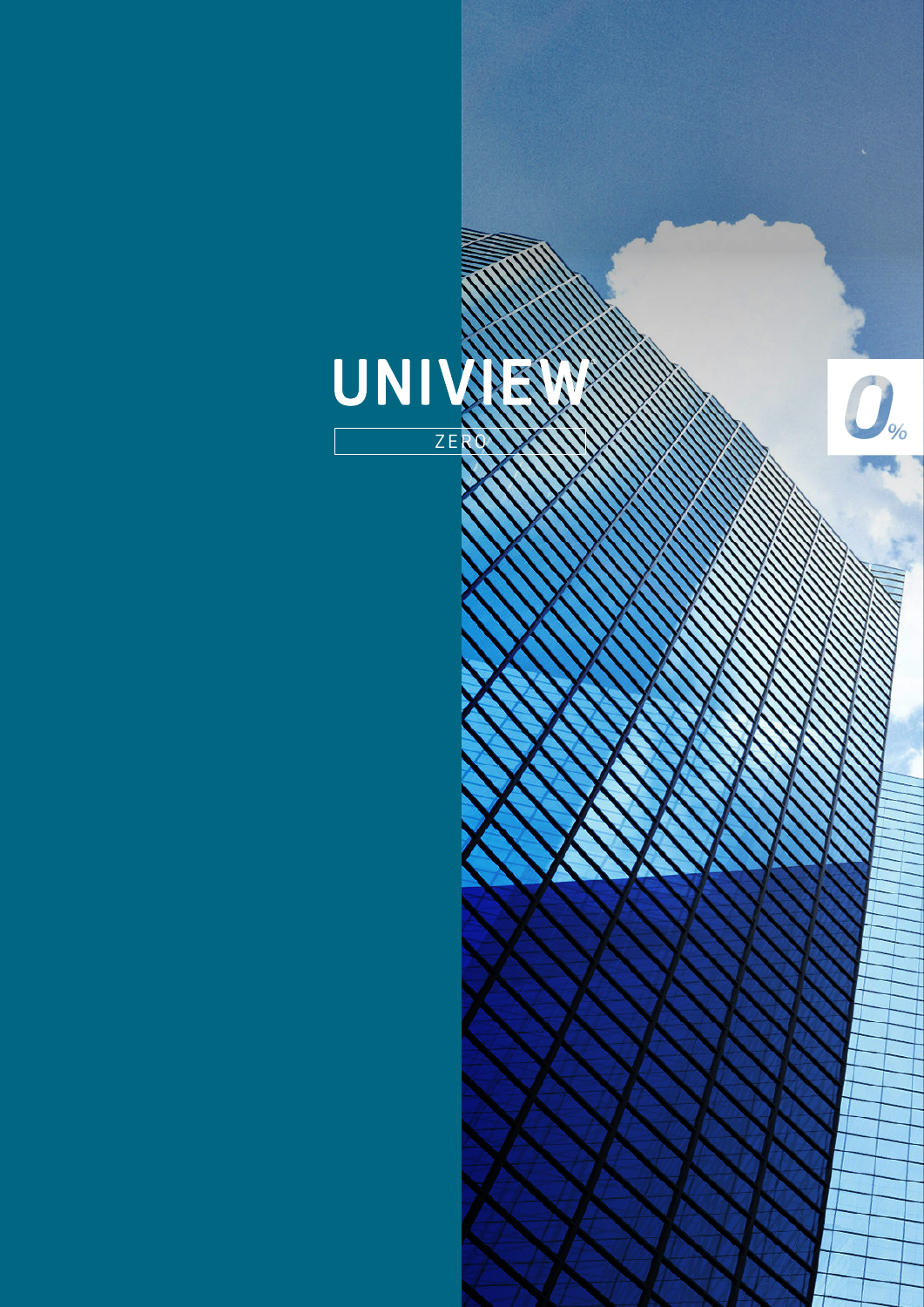

Uniview® Zero provides the contract environment with the best in blockout solar shading solutions, offering a high-quality fabric with technical and aesthetic standards as determined by today's residential, commercial, education and healthcare applications.

Uniview® Zero fabrics are durable, washable and will not fray. The fabric is fire retardant, non-toxic, UV resistant and is fungal resistant.

# *UNIVIEW® ZERO SPECIFICATION*

| <b>Colour Range</b>           | 6                                                                                 |  |  |  |  |  |  |  |
|-------------------------------|-----------------------------------------------------------------------------------|--|--|--|--|--|--|--|
| <b>Roller Roll Length</b>     | 20m                                                                               |  |  |  |  |  |  |  |
| <b>Roller Roll Width</b>      | 2m                                                                                |  |  |  |  |  |  |  |
| <b>Fabric Composition</b>     | 30% Polyester ,70% PVC, foamed backing                                            |  |  |  |  |  |  |  |
| Mesh/cm                       | $19 \times 19$                                                                    |  |  |  |  |  |  |  |
| <b>Mesh Weight</b>            | 560g/m2                                                                           |  |  |  |  |  |  |  |
| <b>Yarn Diameter</b>          | $0.32$ mm x $0.32$ mm                                                             |  |  |  |  |  |  |  |
| <b>Thickness</b>              | 0.60mm                                                                            |  |  |  |  |  |  |  |
| <b>Breaking Strength</b>      | 253 x 263lbs<br>ASTM D5035                                                        |  |  |  |  |  |  |  |
| <b>Abrasion Resistance</b>    | >1000 (ASTM D4966)                                                                |  |  |  |  |  |  |  |
| <b>Openness Factor</b>        | $O\%$                                                                             |  |  |  |  |  |  |  |
| <b>Care &amp; Washing</b>     | Do not soak. Clean by gently wiping with a sponge.                                |  |  |  |  |  |  |  |
| Availability                  | Ex-stock                                                                          |  |  |  |  |  |  |  |
| <b>Colour Fastness</b>        | BS EN ISO 105 - B02:1999 (colour fastness to artificial light Std 6)              |  |  |  |  |  |  |  |
| <b>Flammability Standards</b> | BS 5867 (2008 Part 2, Type B) in accordance with BS EN ISO 15025:2002 Procedure A |  |  |  |  |  |  |  |
| <b>Anti-Fungal</b>            | ASTM G21                                                                          |  |  |  |  |  |  |  |
| <b>Property</b>               | <b>Blockout</b>                                                                   |  |  |  |  |  |  |  |
| <b>Samples</b>                | Fabric samples available on request                                               |  |  |  |  |  |  |  |



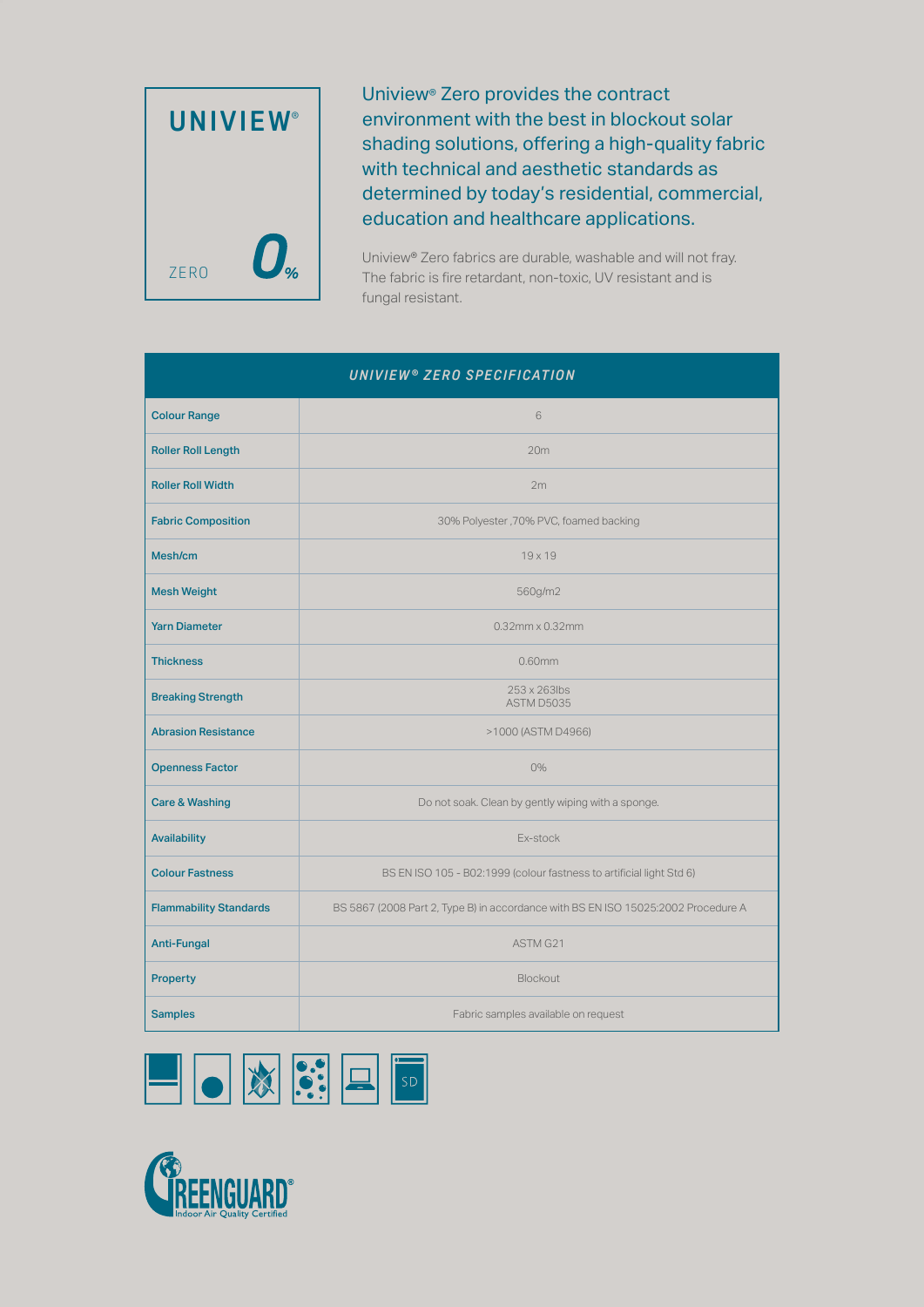# **UNIVIEW**

### *CHALK* RPU670 **RPU670**

RPU671 *SHELL GLACIER*



RPU672





*EBONY*

RPU675